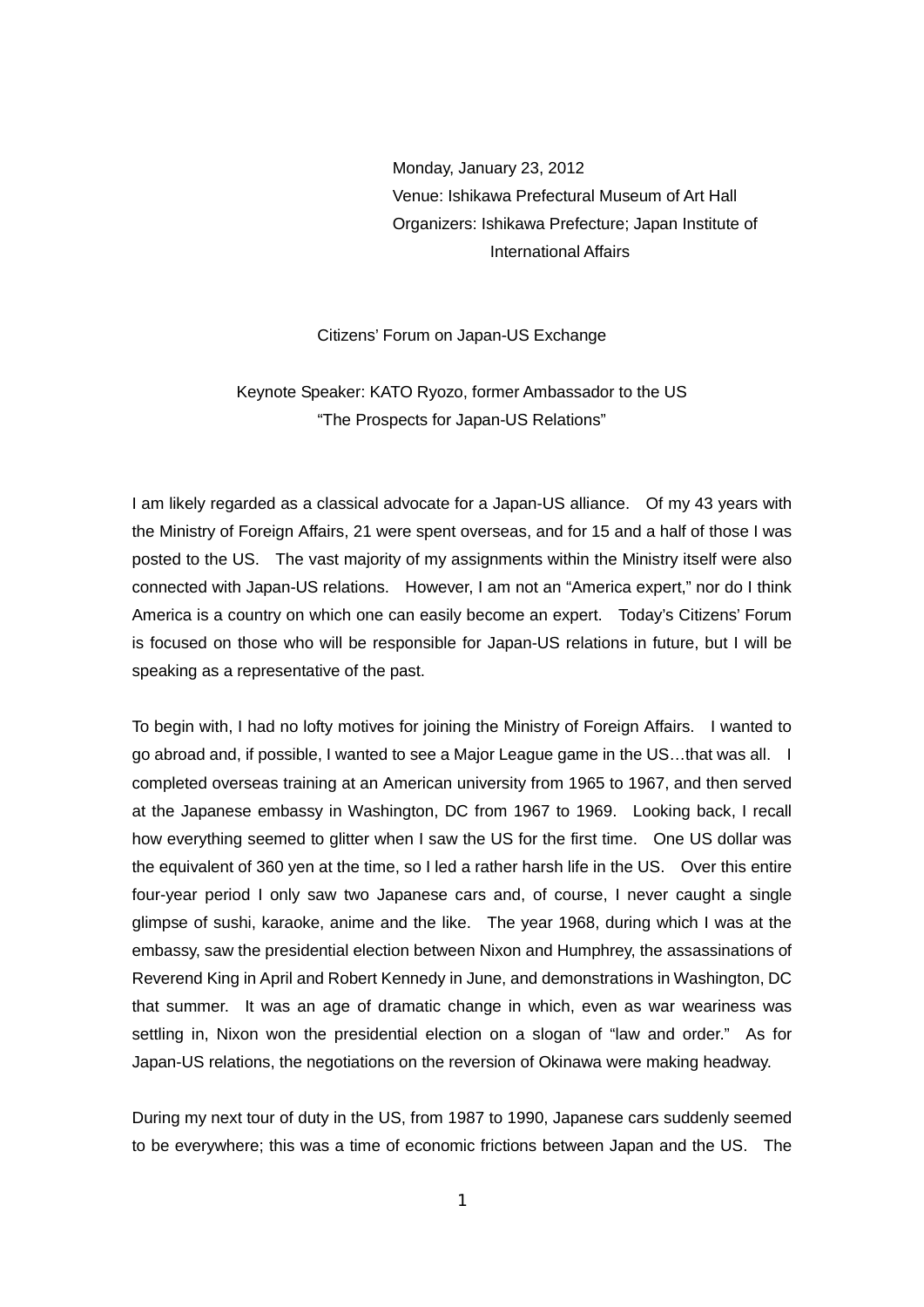Japan-US security arrangements were going smoothly but, triggered by the FSX issue, economic issues became entangled with issues of security and defense. One key reason that Japan did not insist throughout the FSX negotiations on domestic manufacture but was instead accepted joint development and joint production was that Japan did not have the requisite engine or systems integration technology; this also served as a lesson that technology once lost could not be recovered immediately. On the eve of the end of the Cold War, numerous members of Eastern Europe's "elite" who would later become leaders in Poland, Hungary, the Czech Republic and elsewhere were in Washington, DC. I was able to meet with many of them thanks to a certain professor among them who had fled in exile to the US in the 1950s. My impression was that the US was broad-minded and that Washington was a treasure-house of information. I then returned home to Japan on the eve of the Gulf War.

My next long-term assignment in the US stretched from October 2001 to 2008 as I was appointed Ambassador to the US immediately after 9/11. My first impression was that US government and military leaders are extremely busy. The president begins his hectic schedule with a meeting at 7:00 am and goes on to have a full day of NSC briefings and numerous other meetings and public events but, though this pattern continues 365 days a year, he still did not miss out on visits to troops at veterans' hospitals and military bases. With the president's first meeting coming at 7 in the morning, deputy secretaries and agency heads have to start work from 3 or 4 am. On the eve of the start of the war with Iraq, Japan cautioned the US government, which insisted that it did not need UN approval, to utilize the "authority" of the UN. In these very trying times, baseball proved to be my salvation at work. Many high-ranking US officials are baseball fans, and this had the effect of massaging away the stiffness in our shoulders before dialogues began. For instance, President Bush could name several Japanese players: Oh, Nomo, Ichiro and Matsui.

I am now over 70 years old, and I am profoundly struck by the fact that Japan has made it to the big time. When Prime Minister Kishi attended the state funeral for President Eisenhower in 1968, he was given a seat more than halfway back, but Prime Minister Nakasone was seated in the very first row for President Reagan's state funeral in 2006. Economies are becoming increasingly borderless and imbalances are arising in the globalization of governance. Economic globalization has been making headway, but the rule of law and democracy are important foundations for social stability and growth. In a society in which the rule of law has been established, the enthusiasm of people striving for technological development will change, I think, at least over the long term. Certainly for a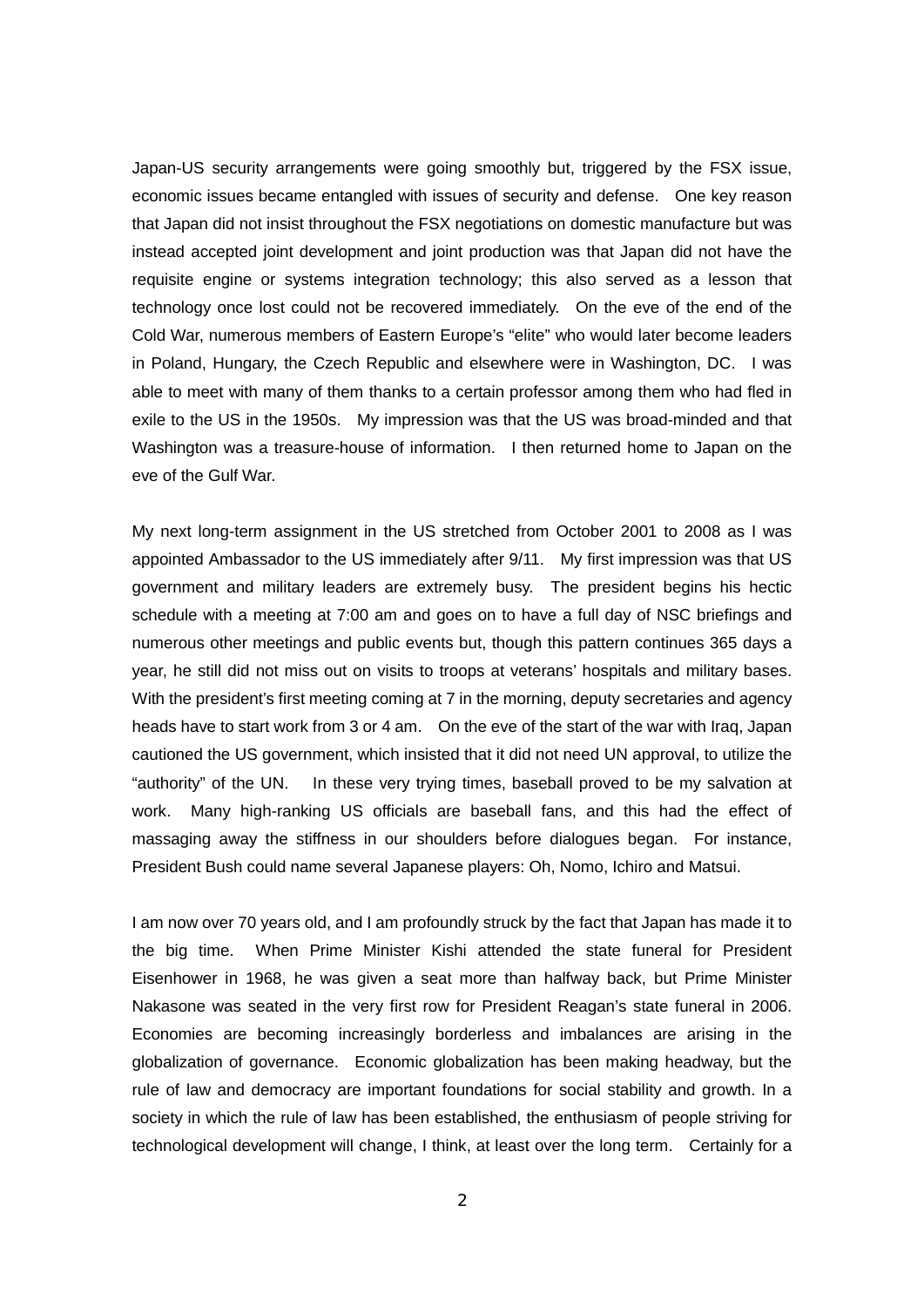short period leadership may be exerted by autocratic states. Stronger than a system under which producers of technology never know just when someone will steal from them the fruits of their labor, however, is one under which talented persons devote themselves to developing technology in countries that have established the rule of law under democracy. One positive aspect of democracy is the change of administrations in accordance with the popular will. There was a time when dictators governed using an ideology akin to Marxism-Leninism but the economy ultimately managed to continue expanding. However, there is no guarantee on just how long this economic growth will last. Leaders with political legitimacy deriving from the popular will must simply resign when the public withdraws its support, but leaders in authoritarian countries cannot be compelled by the popular will to resign, the result being killings and revolution. This, too, could be termed a point in favor of democracy. Sharing democratic values naturally has a big part in strengthening Japan-US relations.

At the same time, there is no reason whatsoever that relations between Japan and China need to be hostile; indeed, the two countries should pursue a smooth and sensible relationship. The same thing holds for ties with South Korea. Relations with China and South Korea are particularly important for Japanese diplomacy because these relations involve neighbors. Poor relations between India and Pakistan, for instance, have imposed a negative legacy on the international community. Although the US is an extra-regional player, Japan's relations with the US are fundamentally important in mending ties between Japan and its neighbors.

Japan needs to exercise some creativity when the US and Japan engage in strategic dialogue. Japan can, and in fact must be regarded by the US' as someone that not simply makes requests but also comes up with ideas beneficial to its American partner. One successful example of this can be found in the SS20 negotiations during the Nakasone administration. More recently, the cuts to US military spending under the Obama administration can also be seen as presenting Japan with an opportunity for dialogue with the US. The US has made a shift that prioritizes deployments in the Asia-Pacific, a sound move from the perspective of Asian security. However, it is by no means clear how this would change if something were to occur between Iran and the US. Depending on the actions it takes, Japan could very well increase its say in diplomacy, international relations and economics in the Asia-Pacific. Much as the left-handed pitcher Hyuma Hoshi featured in the famous "Star of the Giants" manga published from 1960 wore a "training cast," Japan's foreign policy and defense, too, have for quite some time been wearing "training casts."